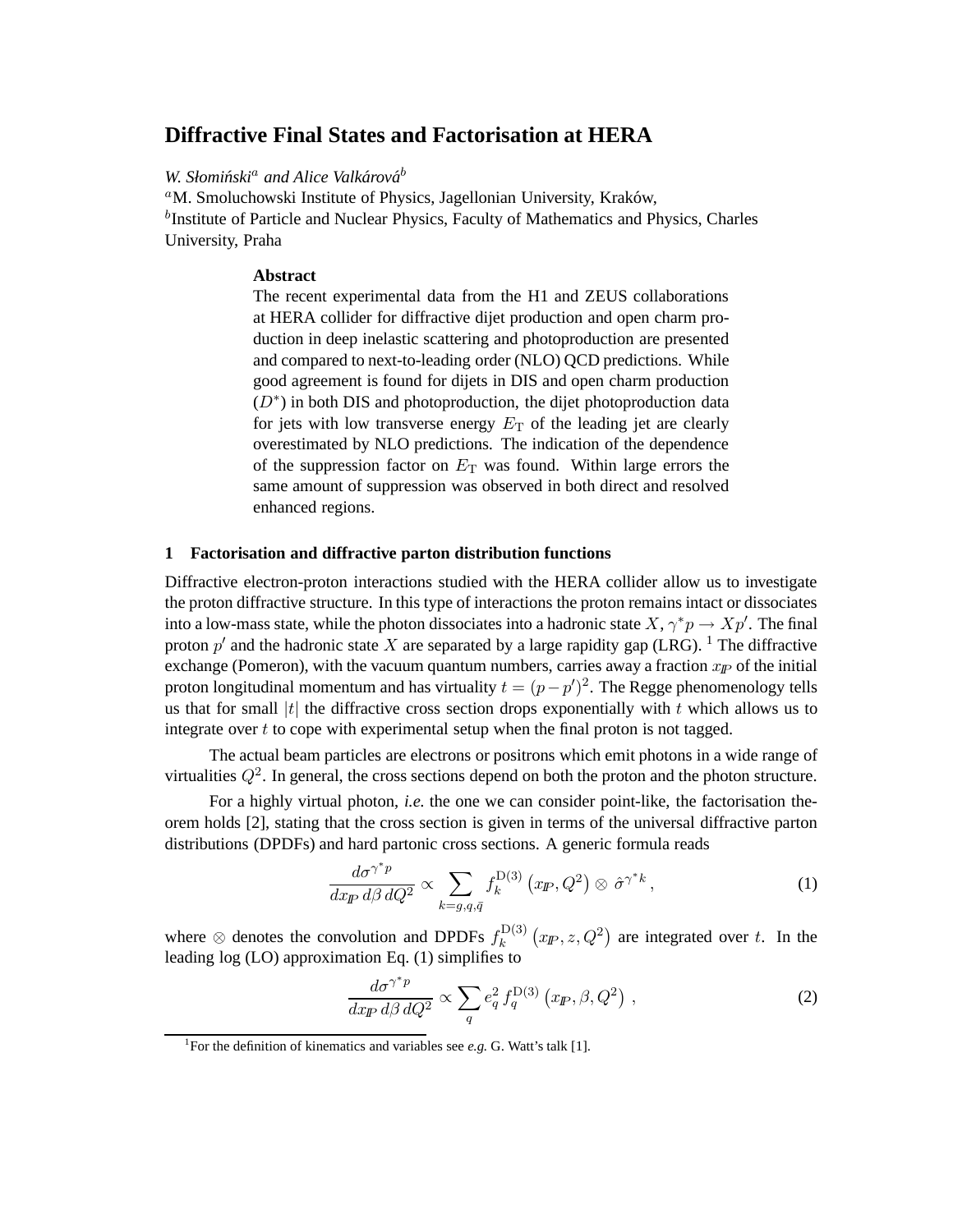yielding the parton-model interpretation of  $\beta$  being fractional momentum of the quark struck by .<br>γ\*.

The factorisation (1) holds for the inclusive as well as non-inclusive processes provided  $Q<sup>2</sup>$  is high enough for the photon to remain point-like and for the higher twist corrections to be neglected. Applied to the inclusive diffractive DIS it allows us to extract the proton DPDFs from the data. Both H1 and ZEUS collaborations performed such fits, assuming the Regge factorisation for DPDFs [3],

$$
f_k^{\mathcal{D}(3)}(x_{\mathcal{P}}, z, Q^2) = f_{\mathcal{P}}(x_{\mathcal{P}}) f_k^{\mathcal{P}}(z, Q^2)
$$
 (3)

with the Pomeron flux  $f_p(x_p)$  taken from the Regge phenomenology. In actual fits a small contribution from a secondary Reggeon was also taken into account — for details see [4–7].

A more elaborate approach not assuming Regge factorisation and taking into account higher twists and perturbative Pomeron contributions is discussed in [1, 8].

With DPDFs at hand, we can study some semi-inclusive processes. The topics summarized in the following include dijet and open charm  $(D^*)$  production in both DIS and photoproduction (PHP) regimes. As already stated, if factorisation is not spoiled by higher twist contributions, it should work equally well for the above mentioned processes in the DIS regime. Thus one can extract the DPDFs from inclusive data only and use them to predict the dijet and  $D^*$  production cross sections. Comparison to the data provides us with the information on the quality of the fit and pQCD calculations. Another approach is to use inclusive as well as dijet and/or charm production data to extract DPDFs. The reason for using the semi-inclusive data is that the inclusive DIS is known to be mainly sensitive to the quark content of the proton, *cf.* (2). Gluons enter the cross section only via scaling violations and higher order QCD corrections, resulting in a quite high uncertainty in the extracted  $f_q$  [6]. Both dijet and charm production are directly sensitive to  $f_q$  and can be used to better establish the diffractive gluon distribution. A combined fit using inclusive and dijet data is discussed in detail in [7,9–11], while the one using inclusive and  $D^*$ production data is presented in [5].

The photoproduction regime is qualitatively different. Here the photon is (nearly) real and reveals its hadronic structure. The  $\gamma p$  interaction has components analogous to the hadronhadron scattering, at LO ascribed to the 'resolved' photon. In this case there is no theoretical reason for the factorisation and experimentally it is known to be badly broken in the  $p\bar{p}$  diffractive dijet production [12]. This factorisation breaking is phenomenologically understood in terms of the rescattering (screening) effects [13, 14], which lead to a suppression of the cross section calculated assuming that both proton and photon PDFs factorise.

In order to investigate the amount of this suppression the NLO QCD calculations using factorisation assumption are confronted with the experimental results. In general the observed suppression is much smaller than in the  $p\bar{p}$  case, which qualitatively agrees with theoretical expectations [13, 14]. For a small suppression (up to ca. 50%, as observed at HERA) the accuracy of theoretical predictions becomes an important factor. The actual uncertainties can easily reach the order of the measured effect.

The uncertainty inherent in the perturbative QCD calculations, is the amount of higher order contributions. A common method to qualify it, is to look at the renormalisation/factorisation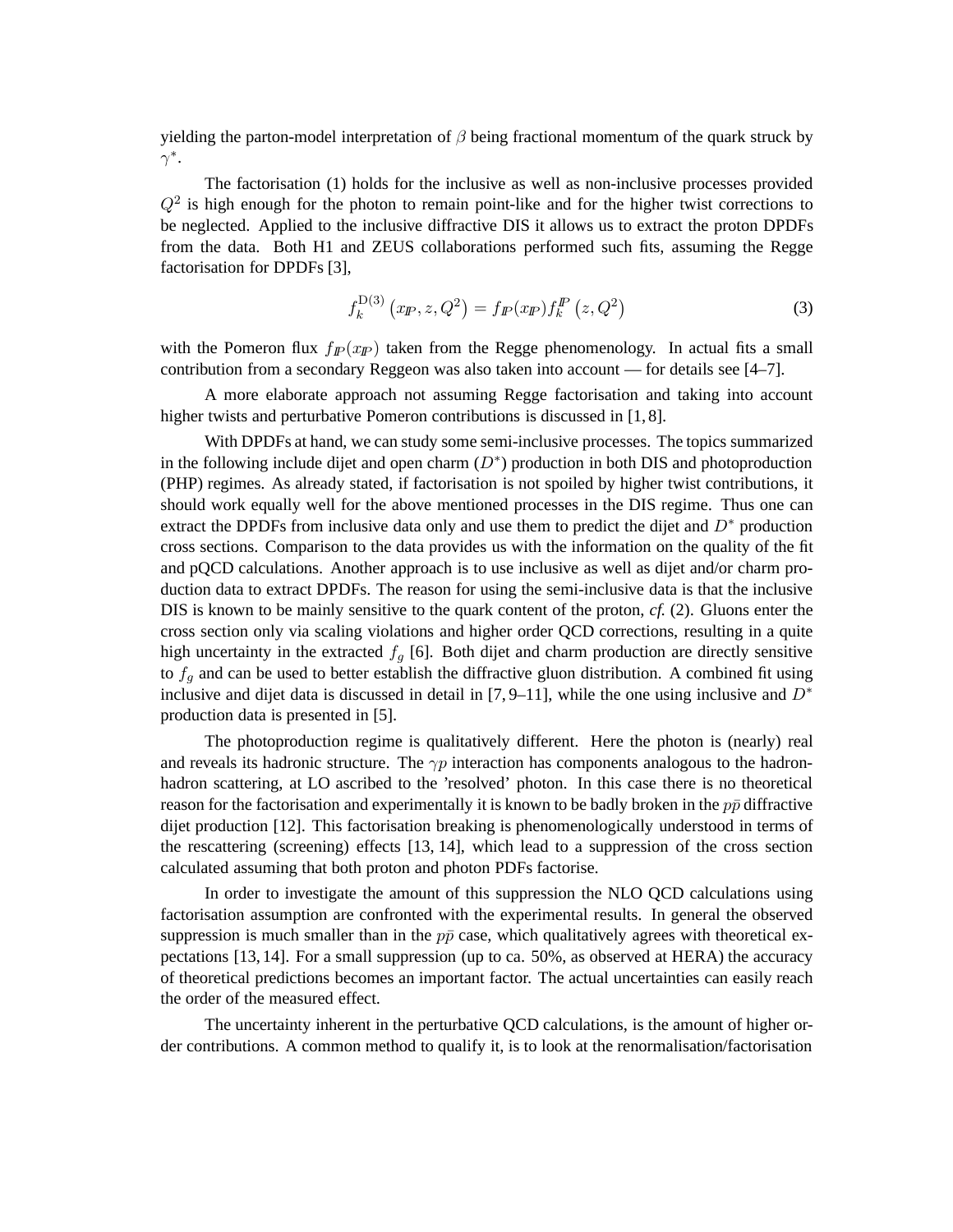scale dependence (there should be none in the complete result). As shown in the figures below this scale dependence is strong, telling us that the higher order corrections are important<sup>2</sup>. The only way to resolve this issue is to go to higher pQCD orders (NNLO,...). There are, however, other uncertainties which are not shown in the plots. Let us discuss them briefly.

The fits to the inclusive DIS data are performed using the Fixed Flavour Number Scheme (FFNS) with three massless quarks and heavy charm and bottom treated as massive particles, not partons. On the contrary, the NLO calculations of the dijet production cross section take all flavours massless, as in the Variable Flavour Number Scheme. The both flavour schemes differ in the heavy quarks treatment and in the amount of gluons.

Gluon content of the Pomeron is poorly established by a fit to the inclusive DIS data only and both dijet and open charm production are very sensitive to gluons. In photoproduction about 80% of the cross section comes from  $\gamma q$  subprocesses [15]. This ambiguity is, of course, smaller in the case of combined fits [5, 9].

All the above mentioned uncertainties, present in the assumed model of Regge factorisation and non-perturbative Pomeron, should be kept in mind when looking at experimental data compared to the NLO QCD predictions.

For a discussion on theoretical aspects of diffractive dijet photoproduction see the contribution of M. Klasen and G. Kramer to these proceedings.

### **2 Diffractive Dijet Production**

Diffractive dijet production in DIS was analysed by both H1 and ZEUS collaborations in [9, 16, 17] and presented in [10, 11, 15, 18–20]. The data was taken during the HERA running periods 1996/97 and 1999/00. The kinematic range of the photon virtuality was  $4 < Q^2 < 80 \text{ GeV}^2$  (H1) and  $5 < Q^2 < 100 \text{ GeV}^2$  (ZEUS). The photon-proton CMS energy W was above 100 GeV. Diffractive events were selected with the help of criteria of large rapidity gap (LRG) and the jets were identified using the longitudinally invariant inclusive  $k<sub>T</sub>$  cluster algorithm [21] in the Breit frame. The transverse energies for leading and subleading jets were required to be  $E_{\text{T1}}^{*} > 5 \text{ GeV}$  $(E_{\text{T1}}^{*} > 5.5 \text{ GeV in [9]) and } E_{\text{T2}}^{*} > 4 \text{ GeV}.$ 

The experimental results are compared to the NLO predictions obtained with the DISENT [22] and NLOJET++ [23] codes using several DPDFs. The cross sections vs.  $x_{I\!\!P}$  and  $E_{T1}^*$ depicted in Figure 1, show that the NLO predictions agree within errors with the data. We can conclude that the QCD factorisation for diffractive dijets holds as expected. Note, however, that the ZEUS data tend to lie about (10–20)% below the NLO predictions.

The diffractive photoproduction (DPHP) of dijets was analysed by both H1 [16] and ZEUS [24] collaborations. The H1 experiment analysed the data with tagged electron in the running period 1996/97. The kinematic region was taken the same as for the DIS dijets (except  $Q^2$  < 0.01 GeV<sup>2</sup>) with the purpose to study the double ratio of photoproduction/DIS cross sections. The ZEUS analysis of dijets in DPHP covers somewhat different kinematic region, main difference being higher transverse energies of leading and subleading jets satisfying  $E_{T1} > 7.5$  GeV,  $E_{T2} > 6.5$  GeV. In both experiments the jets were identified using

 $2^2$ Note that very small or no scale dependence is not a proof that the result is correct.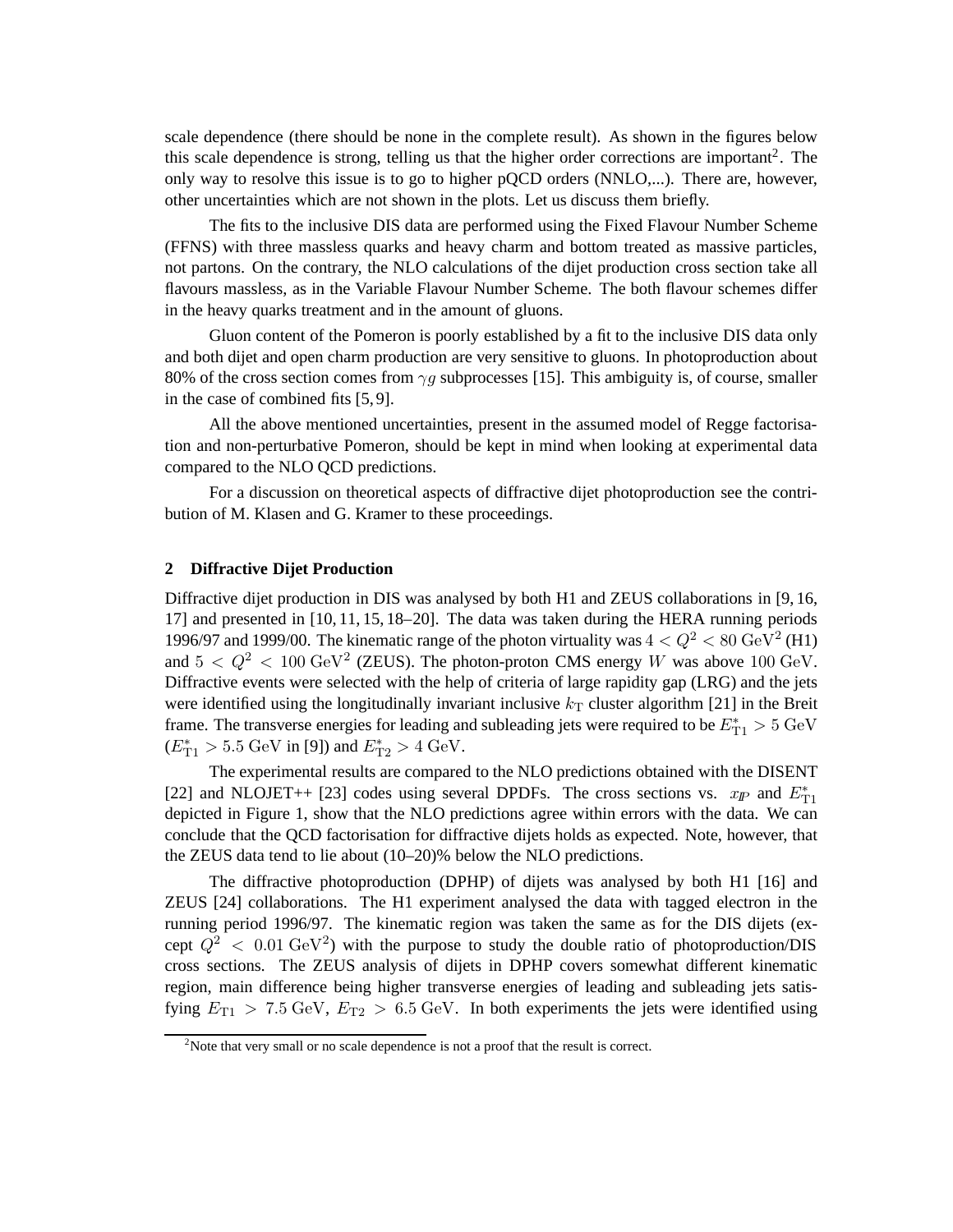

Fig. 1: Differential cross section for the diffractive production of dijets vs.  $x_F$  and  $E_{T1}^*$  as measured by H1 [9] (two left plots) and ZEUS [17] (two right plots). NLO predictions for several DPDFs parametrizations are also shown. The shaded bands show the uncertainty resulting from the variation of renormalization scale by factors 1/2 and 2.

the inclusive  $k_T$  cluster algorithm in the laboratory frame. For detailed discussion of the results see [10, 11, 15, 18, 19].



Fig. 2: Differential cross section for the diffractive photoproduction of dijets vs.  $z_p$  and  $x_\gamma$  as measured by H1 [16] (two left plots) and ZEUS [24] (two right plots). NLO predictions for several DPDFs parametrizations are also shown. The shaded bands show the uncertainty resulting from the variation of renormalization scale by factors 1/2 and 2.

The cross sections vs.  $z_p$  and  $x_\gamma$  are shown in Figure 2. The NLO QCD predictions were obtained using several DPDFs and photon PDFs parametrisations, and with two independent computer codes, one by Frixione and Ridolfi [25] and the other by Klasen and Kramer [26]. It was checked that both codes give the same results.

The H1 experiment observes a global suppression of NLO QCD predictions by factor 0.5. The ZEUS data are compatible with no suppression — the level of agreement with the NLO predictions is similar to the DIS case. However, 10–20% suppression is not excluded. Both experiments observe that the approach when only resolved photon part of the cross section is suppressed ( $x<sub>\gamma</sub> \leq 0.8$ ) is clearly disfavoured by data in contradiction with theoretical expectation of [14].

The difference between kinematic regions of both experiments lead us to a hypothesis that the suppression may depend on the  $E<sub>T</sub>$  range of the jets [27]. Indeed, the cross section double ratio of data and NLO prediction for the diffractive PHP and DIS as a function of transverse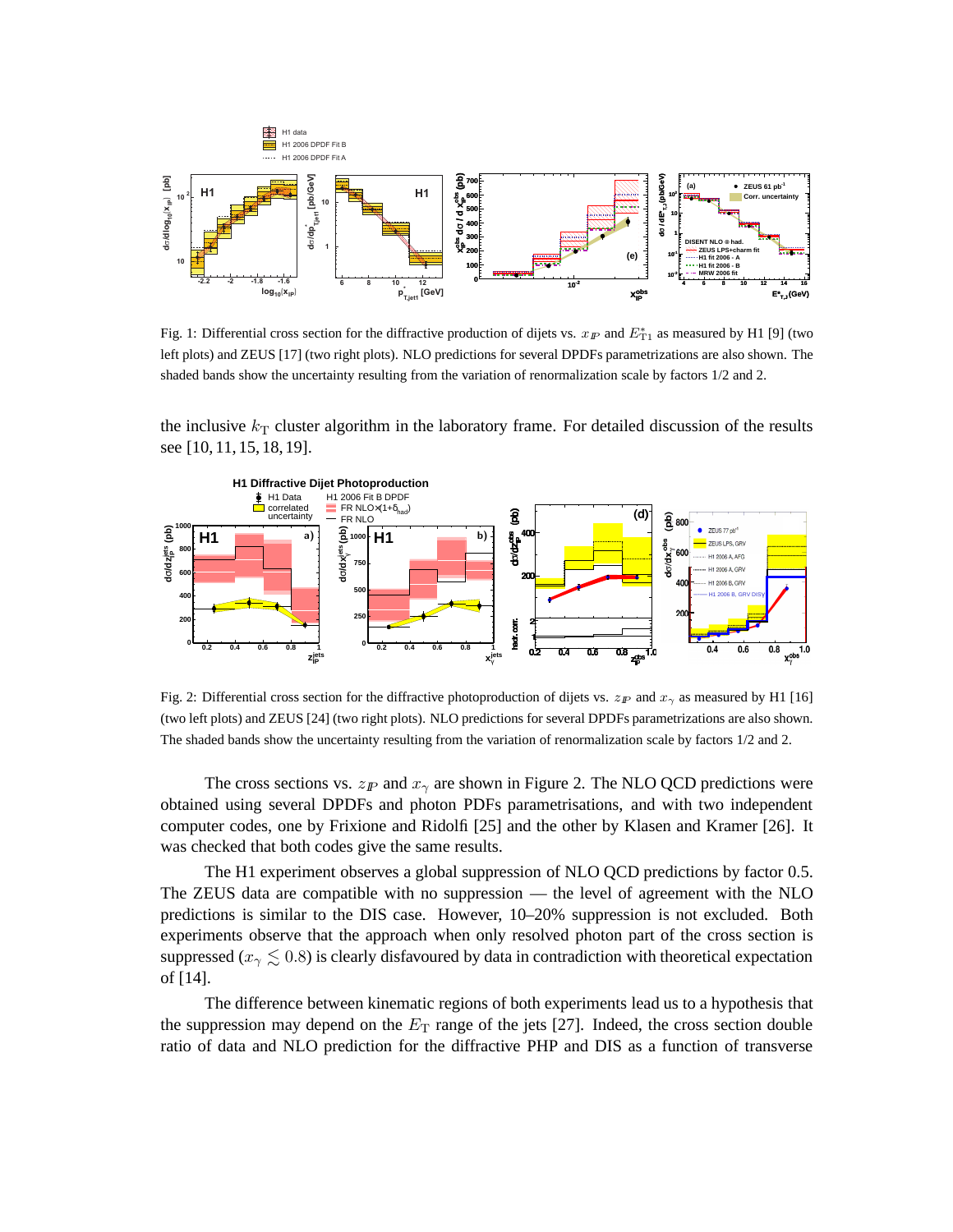momentum  $E<sub>T</sub>$  of the leading jet measured by H1, and the ratio of the ZEUS data cross section over the NLO predictions, indicate the rise with increasing  $E_T$ , as shown in Figure 3<sup>3</sup>.



Fig. 3: Cross section double ratio of data to NLO prediction for photoproduction and DIS as a function of transverse momentum of the leading jet measured by H1 (left plot) and cross section ratio of data and NLO for the diffractive photoproduction of dijets vs.  $E_T$  of the leading jet as measured by ZEUS (right plot).

A detailed study of this issue was performed in the new H1 analysis of dijets in photoproduction [28]. The study was performed in two cut schemes. The first one identical to [16] with  $E_{\text{T1}} > 5$  GeV, to crosscheck results of previous analysis. The second one with all cuts as close as possible to the cuts used by ZEUS [24],  $E_{T1} > 7.5$  GeV, to check for a possible dependence of suppression on  $E_T$  of the jets. The results were compared to NLO calculations using three H1 DPDFs — fits A,B and Jets. The best agreement of the shapes of measured cross sections was obtained with NLO predictions using fit B and scaled by factor 0.53 for low  $E_T$  cut scenario, and by factor 0.61 for high  $E_T$  cut scenario [28].

This measurement of the suppression factor together with the ZEUS results of 0.8–1 factor seem to support the idea of the  $E<sub>T</sub>$ -dependent suppression.

As in the previous analyses no dependence of suppression on measured  $x<sub>γ</sub>$  was observed, indicating that there is no evidence for the suppression of the resolved part only.

## **3 Open charm production in diffraction**

Another semi-inclusive process analysed at HERA is the diffractive production of open charm observed in the reactions with  $D^*$  mesons production. Both DIS and PHP regimes have been studied and discussed during the workshop [18–20, 29, 30].

If QCD factorisation is fulfilled, NLO QCD calculations based on DPDFs measured in inclusive processes should be able to predict the production rates of such processes in shape and normalization.

The data from the HERA running period 1998–2000 were analysed by both H1 [31] and ZEUS [32] collaborations. The charm quark was tagged by the reconstruction of  $D^{*+}(2010)$ meson in diffractive DIS and PHP regimes. H1 used also another method — based on the measurement of the displacement of tracks from primary vertex — to identify the  $D^*$  production in the sample of DIS events only.

<sup>&</sup>lt;sup>3</sup> left plot derived from [16], thanks to S.Schaetzel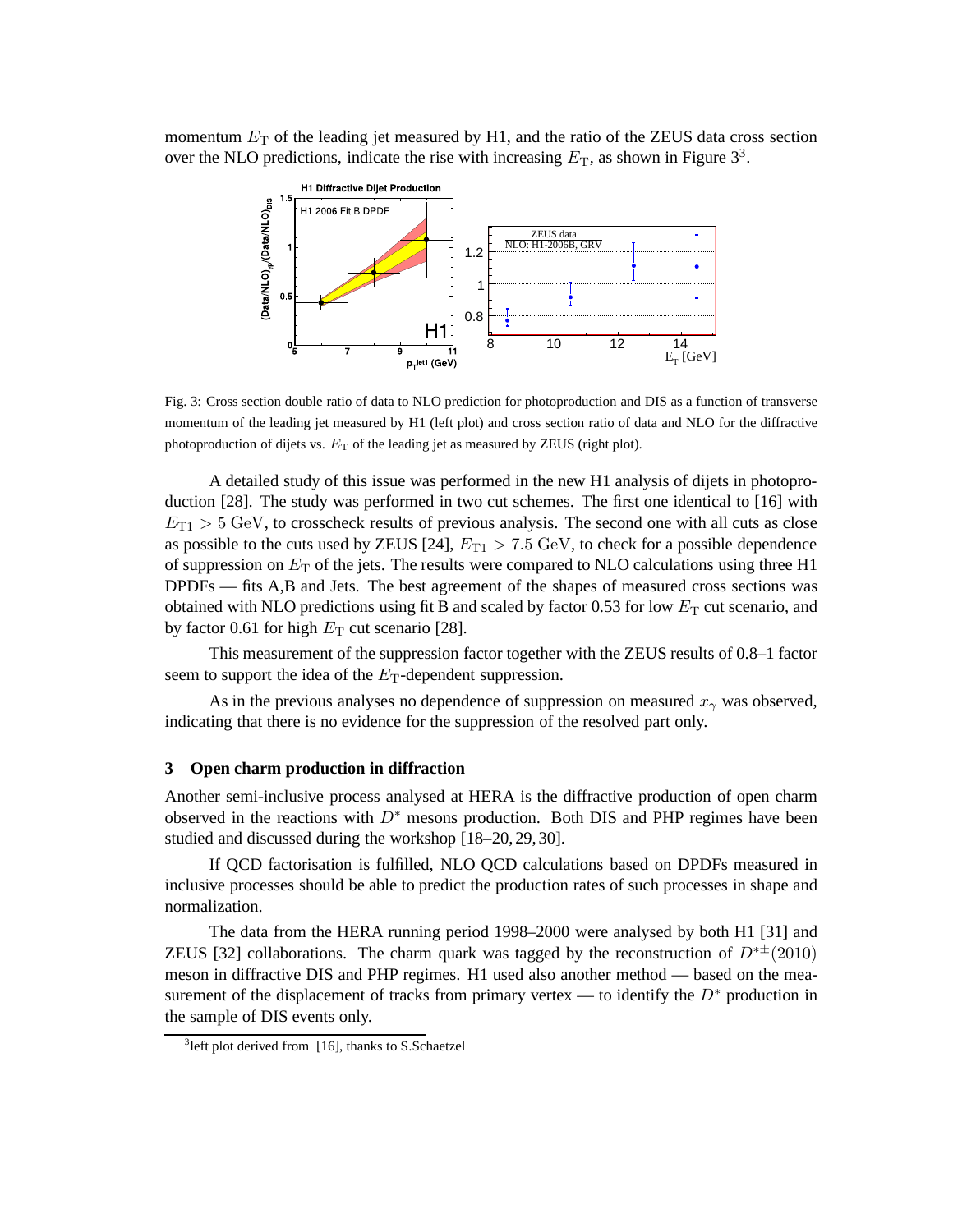

Fig. 4: Differential cross section for the diffractive photoproduction of dijets as a function of  $x<sub>\gamma</sub>$  and  $E<sub>T1</sub>$  for the lower  $E_T$  cut scenario (two left plots) and for the higher  $E_T$  cut scenario (two right plots), compared to NLO scaled calculations (upper plots). The lower plots show the corresponding ratios of the data to NLO calculated cross sections.

The measurements were compared to the NLO QCD predictions using DPDFs from H1 and ZEUS fits. The calculations were performed using HVQDIS [33] for DIS and FMNR [34] for PHP. In Figure 5 the H1 results for the cross sections vs.  $x_{\text{F}}$  and  $z_{\text{F}}$  are shown. The recent ZEUS results for the diffractive  $D^{*+}(2010)$  photoproduction are presented in Figure 6.

Within large errors a good agreement is observed, which supports the validity of QCD factorisation in both diffractive DIS and PHP. In particular no sizable suppression of the open charm photoproduction is seen, in contrast to the diffractive dijet case. A plausible explanation of this difference is that the resolved photon contribution to the  $D^*$  production is ca. 10% as compared to about 50% for the dijet diffractive PHP.



Fig. 5: Differential cross sections for diffractive  $D^*$  meson production as a function of  $x_{I\!\!P}$  and  $z_{I\!\!P}$  in DIS (two left plots) and photoproduction (two right plots).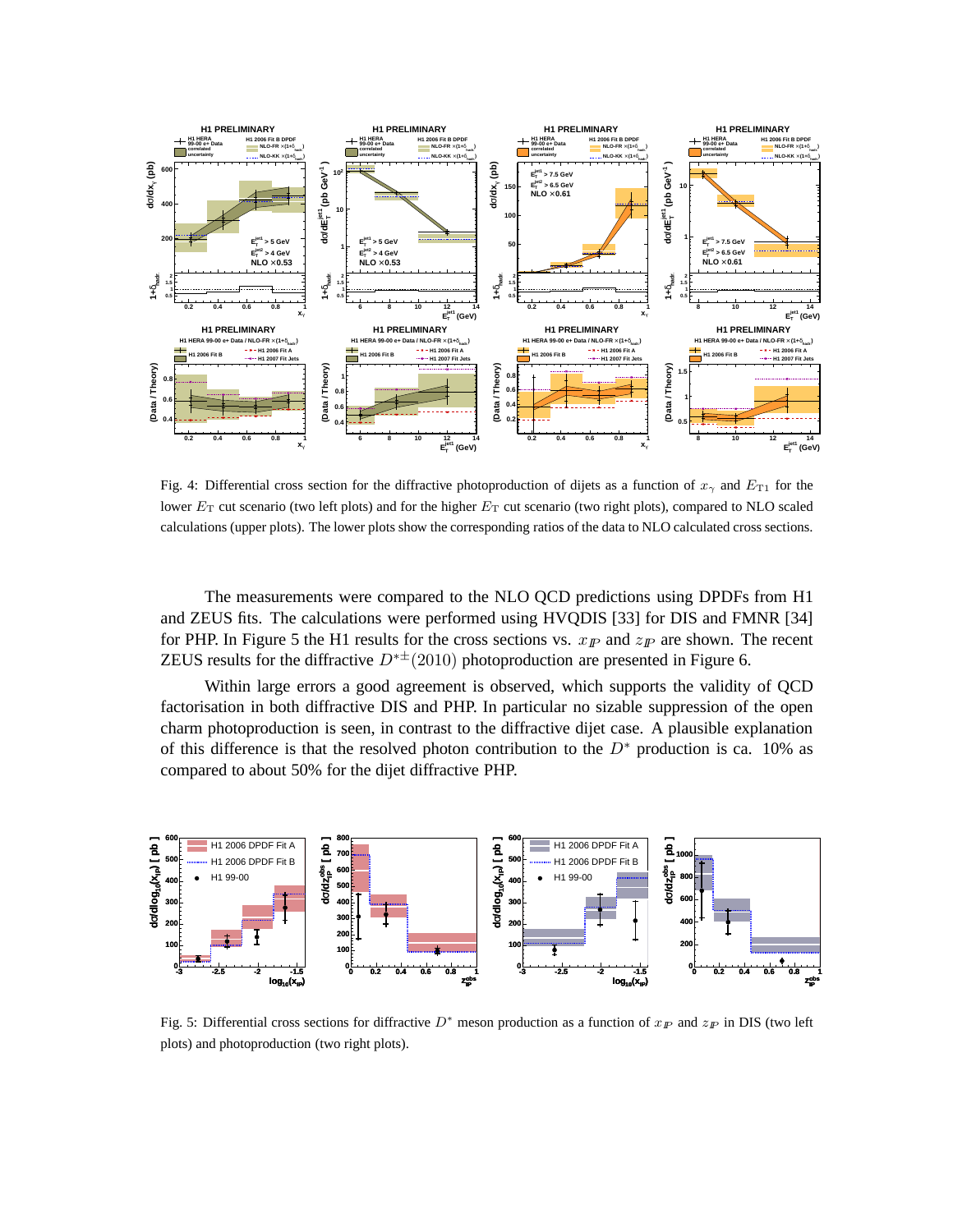

Fig. 6: Differential cross section for the diffractive photoproduction of  $D^{*\pm}$  (2010) as a function of  $x_{I\!\!P}$  and  $z(D^*)$ compared to NLO predictions.

#### **4 Summary**

The factorisation issues were analyzed by H1 and ZEUS experiments studying the production of dijets and open charm in diffractive DIS and photoproduction. The factorisation was found to hold in the case of  $D^*$  production and dijet production in DIS. In dijet photoproduction factorisation breaking was observed. The indication was found that the suppression of the dijet photoproduction depends on the transverse momentum  $E<sub>T</sub>$  of the leading jet. On the other hand, no dependence on measured  $x_{\gamma}$  was observed indicating the same order of suppression in the direct and resolved enhanced regions.

#### **References**

- [1] G. Watt, *Theoretical uncertainties in diffractive parton densities*, in *2nd HERA and the LHC workshop*. 2006, available on http://indico.cern.ch/conferenceDisplay.py?confId=1862.
- [2] J.C. Collins, Phys. Rev. **D57**, 3051 (1998). Erratum: *ibid.* **D61**, 019902 (2000).
- [3] G. Ingelman and P.E. Schlein, Phys. Lett. **B152**, 256 (1985).
- [4] H1 Coll., A. Aktas et al., Eur. Phys. J. **C48**, 715 (2006).
- [5] ZEUS Coll., S. Chekanov et al., Eur. Phys. J. **C38**, 43 (2004).
- [6] P. Newman, *H1 2006 diffractive parton densities*, in *3rd HERA and the LHC workshop*. 2007, available on http://indico.cern.ch/conferenceDisplay.py?confId=11784.
- [7] M. Ruspa, *Inclusive diffraction in DIS*, in *4th HERA and the LHC workshop*. 2008, available on http://indico.cern.ch/conferenceDisplay.py?confId=27458.
- [8] A.D. Martin, M.G. Ryskin and G. Watt, Eur. Phys. J. **C37**, 285 (2004).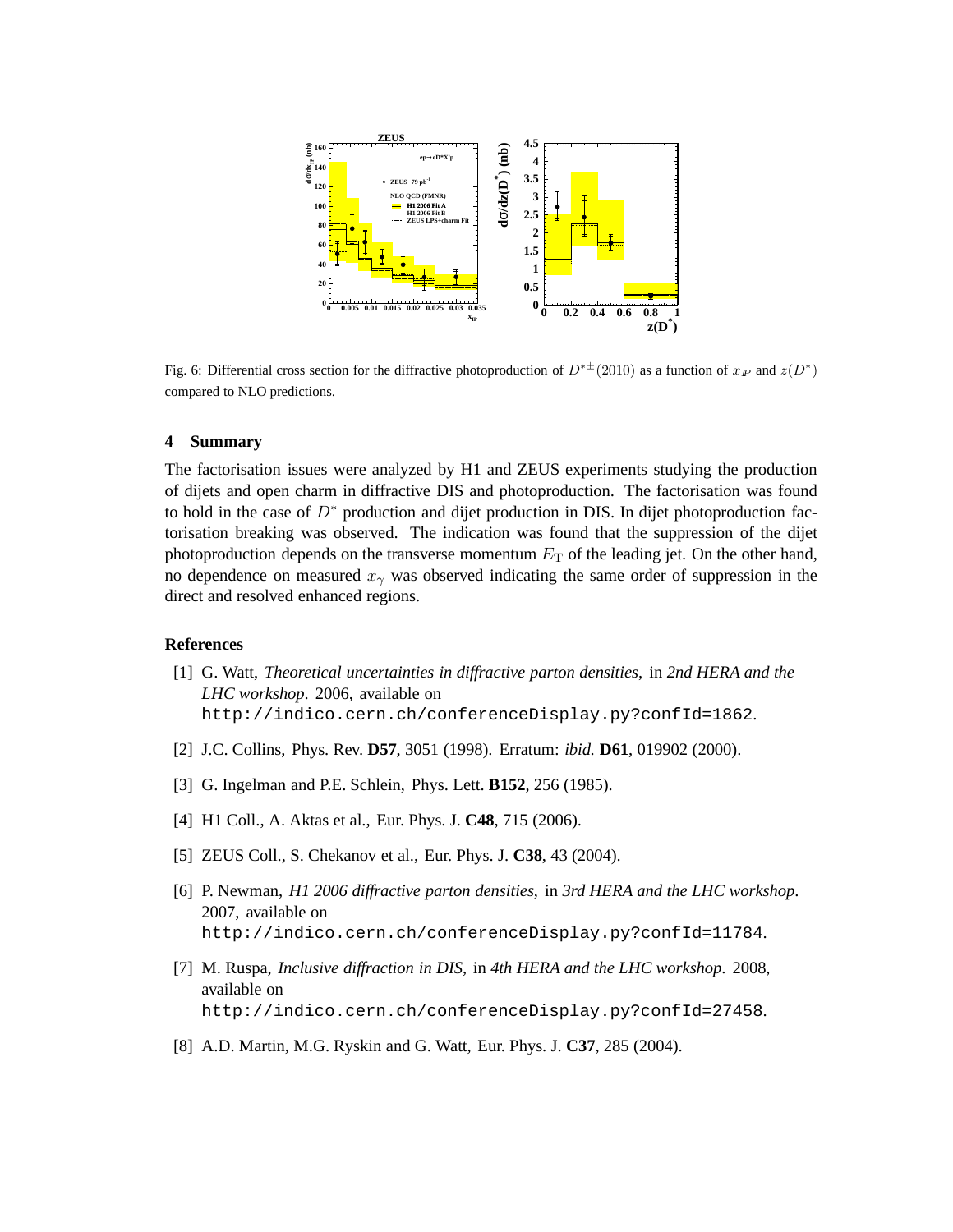- [9] H1 Coll., A. Aktas et al., JHEP **10**, 042 (2007).
- [10] M. Mozer, *Recent H1 results on jet production in diffractive DIS and photoproduction*, in *3rd HERA and the LHC workshop*. 2007, available on http://indico.cern.ch/conferenceDisplay.py?confId=11784.
- [11] A. Valkarova, *Diffractive dijets at HERA*, in *4th HERA and the LHC workshop*. 2008, available on http://indico.cern.ch/conferenceDisplay.py?confId=27458.
- [12] CDF Coll., A.A. Affolder et al., Phys. Rev. Lett. **84**, 5043 (2000).
- [13] A. Bialas, Acta Phys. Polon. **B33**, 2635 (2002).
- [14] A.B. Kaidalov, V.A. Khoze, A.D. Martin and M.G. Ryskin, Phys. Lett. **B567**, 61 (2003).
- [15] W. Slominski, *Dijets in diffractive DIS and photoproduction*, in *XVI International Workshop on Deep Inelastic Scattering, DIS 2008*. April 2008, London, available on http://indico.cern.ch/conferenceDisplay.py?confId=24657. To be published in proceedings.
- [16] H1 Coll., A. Aktas et al., Eur. Phys. J. **C51**, 549 (2007).
- [17] ZEUS Coll., S. Chekanov et al., Eur. Phys. J. **C52**, 813 (2007).
- [18] A. Bonato, *Diffractive final states at ZEUS*, in *2nd HERA and the LHC workshop*. 2006, available on http://indico.cern.ch/conferenceDisplay.py?confId=1862.
- [19] R. Wolf, *Diffractive jets, charm and factorisation tests at H1*, in *2nd HERA and the LHC workshop*. 2006, available on http://indico.cern.ch/conferenceDisplay.py?confId=1862.
- [20] I.-A. Melzer-Pellmann, *Diffractive dijet and D\* production at ZEUS*, in *3rd HERA and the LHC workshop*. 2007, available on http://indico.cern.ch/conferenceDisplay.py?confId=11784.
- [21] S.D. Ellis and D.E. Soper, Phys. Rev. **D48**, 3160 (1993).
- [22] S. Catani and M.H. Seymour, Nucl. Phys. **B485**, 291 (1997). Erratum: *ibid.* **B510**, 503 (1998).
- [23] Z. Nagy and Z. Trocsanyi, Phys. Rev. Lett. **87**, 082001 (2001).
- [24] ZEUS Coll., S. Chekanov et al., Eur. Phys. J. **C55**, 177 (2008).
- [25] S. Frixione, Z. Kunszt and A. Signer, Nucl. Phys. **B467**, 399 (1996).
- [26] M. Klasen and G. Kramer, Eur. Phys. J. **C38**, 93 (2004).